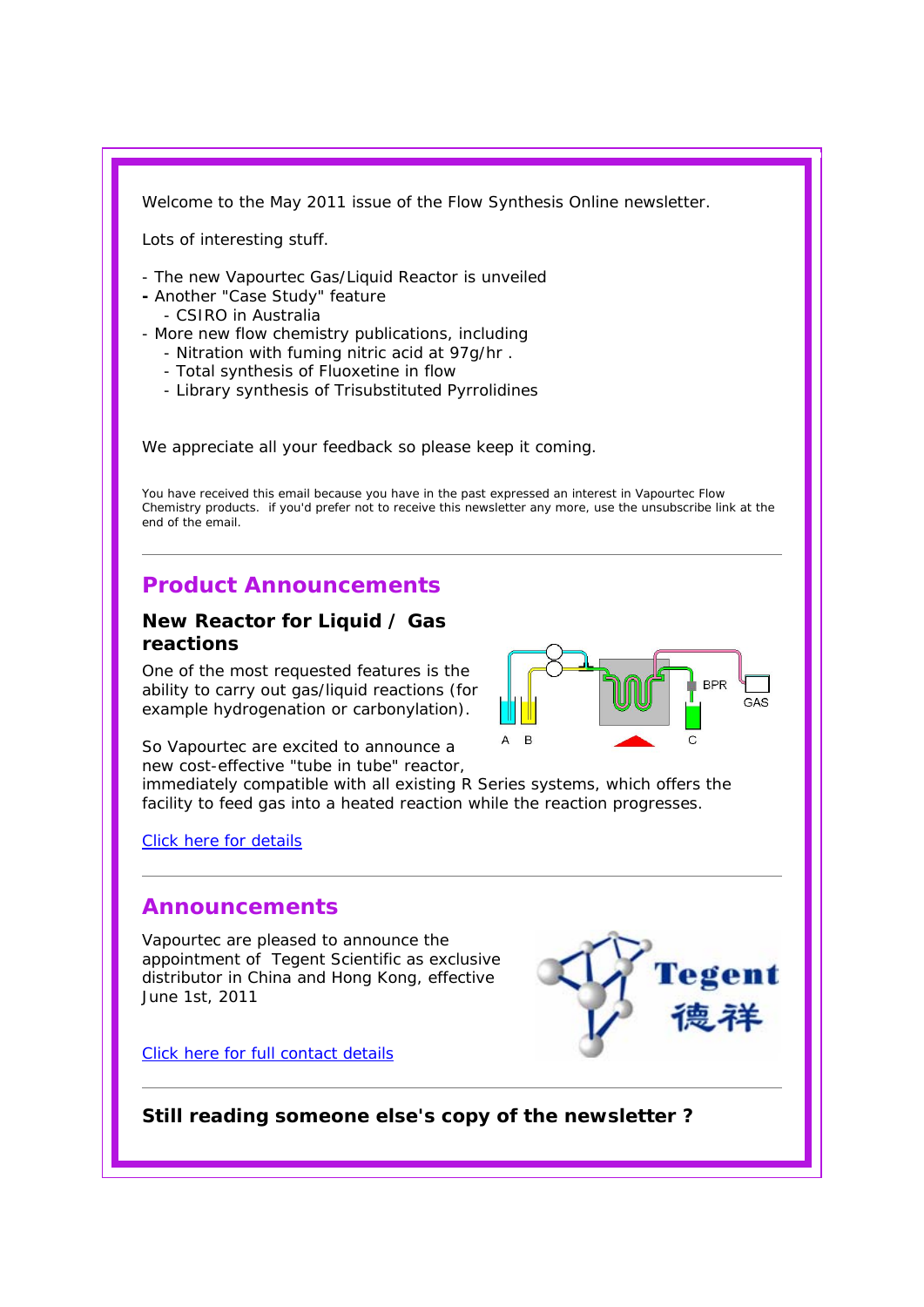

If you like reading the newsletter but tend to get it forwarded by a colleague, why not signup for your own copy ?

It will only take a minute, and your email address won't be used for anything else, ever. Each newsletter contains an "unsubscribe" link in case you should change your mind.

Click here to signup for your own copy

## **Case Study**

## **Materials Science and Engineering group, CSIRO, Australia**

The Commonwealth Scientific and Industrial Research Organisation (CSIRO) is Australia's national science agency and one of the largest and most diverse research agencies in the world, with  $\sim$ 6000 staff in 56 sites across Australia and overseas. The Materials Science and Engineering Group at CSIRO have built up considerable expertise in flow chemistry, including performing RAFT polymerisation in flow.



#### Click here to read the case study

## **Publications**

**Nitration Chemistry in Continuous Flow using Fuming Nitric Acid in a Commercially Available Flow Reactor** 

Cara E. Brocklehurst Hansjoerg Lehmann Luigi La Vecchia

*Preparations Laboratories, Novartis, Basel, Switzerland*

#### **FLOW CHEMISTRY**

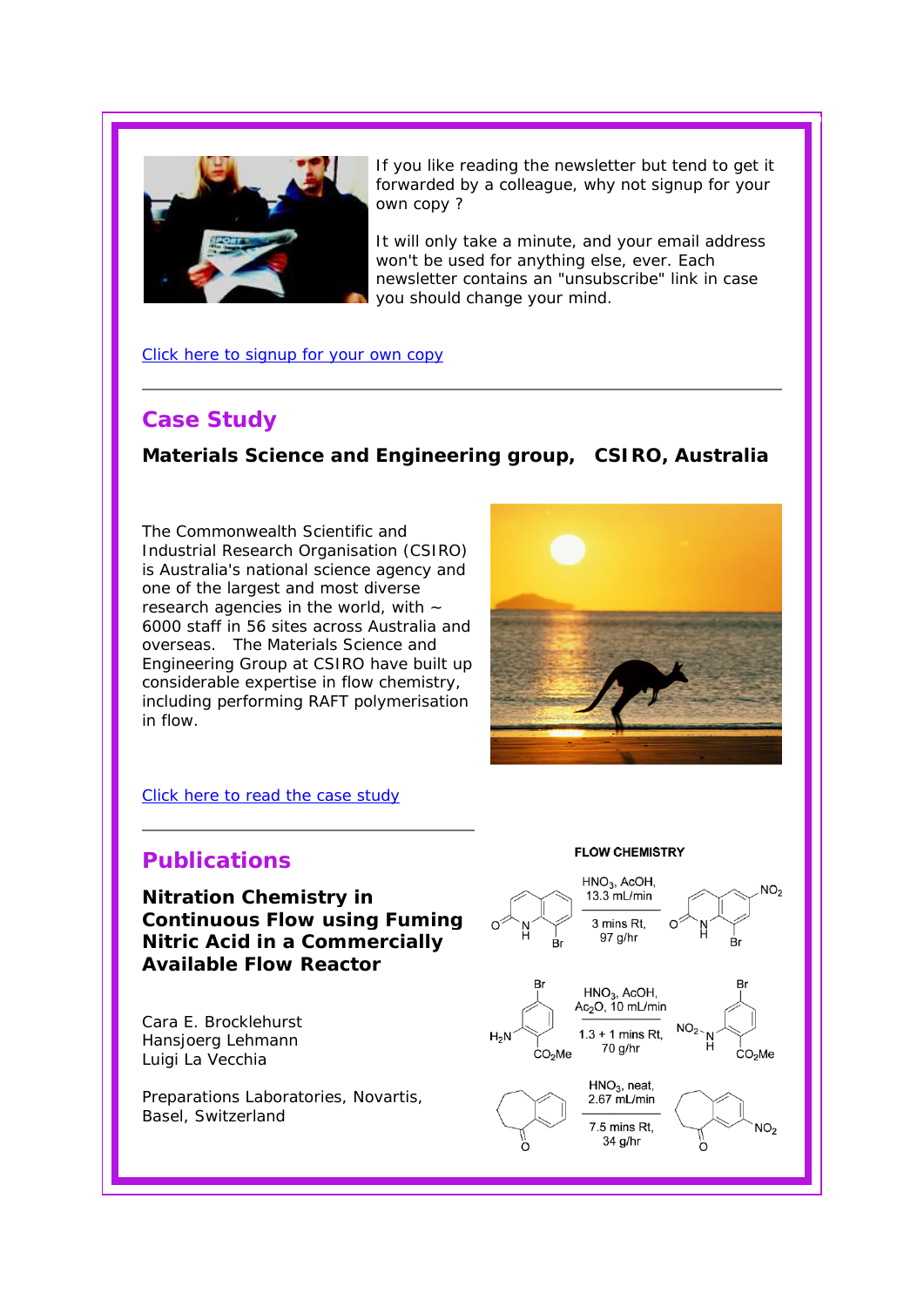The paper will describe the use of flow chemistry for scaling up exothermic or hazardous nitration reactions. Such reactions often cause time delays to the delivery of larger batches of intermediates or final compounds for medicinal chemistry projects, because considerable time is required for safety evaluation and, if necessary, modification of the procedure so that it can be scaled-up and run in a safe manner. A commercially available continuous flow reactor was used in the scale up of three challenging nitrations including a reaction involving a potentially explosive mixture of acetic acid and fuming nitric acid, with a productivity of 97 g/h.

Click here to go straight to the publication

### **Preparation of fluoxetine by multiple flow processing steps**

Batoul Ahmed-Omer and Adam J. Sanderson

*Eli Lilly and Co. Ltd., Lilly Research Centre, Erl Wood Manor, Windlesham, Surrey, GU20 6PH, UK.*



This study focuses on the application of flow chemistry process in performing an efficient multiple step syntheses of  $(\pm)$ -fluoxetine as an alternative to conventional synthetic methods, and one of the few examples of total synthesis accomplished by flow technique.

Click here to go straight to the publication

#### **Synthesis of a Drug-Like Focused Library of Trisubstituted Pyrrolidines Using Integrated Flow Chemistry and Batch Methods**

Marcus Baumann<sup>1</sup>. Ian R. Baxendale<sup>1</sup>, Christoph Kuratli², Steven V. Ley<sup>1</sup>, Rainer E. Martin\*<sup>2</sup>, Josef Schneider²





**Compound library** 

*¹ Innovative Technology Centre, University of Cambridge, U.K.*

*² F. Hoffmann-La Roche Ltd., Basel, Switzerland.*

A combination of flow and batch chemistries has been successfully applied to the assembly of a series of trisubstituted drug-like pyrrolidines. This study demonstrates the efficient preparation of a focused library of these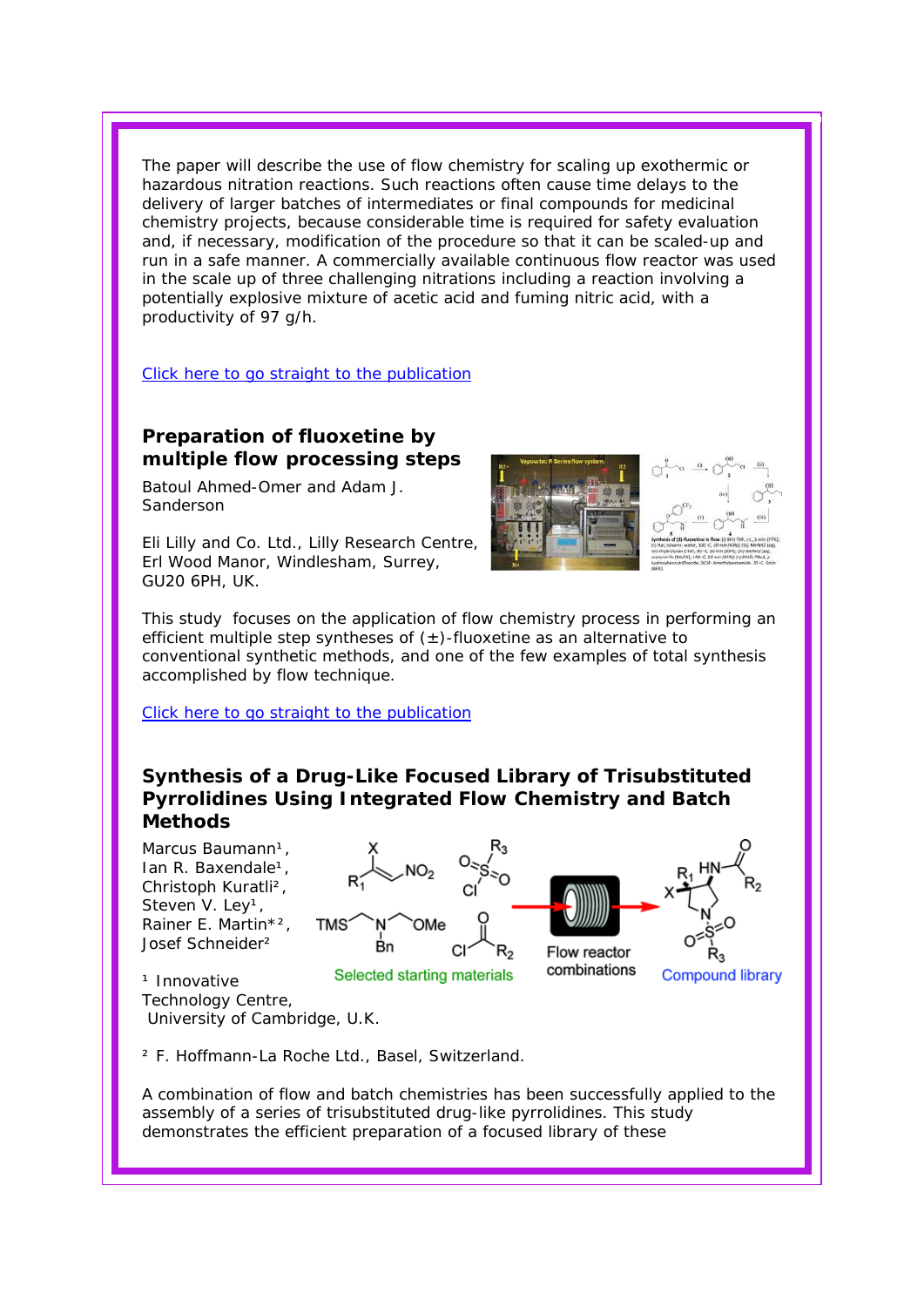pharmaceutically important structures using microreactor technologies, as well as classical parallel synthesis techniques, and thus exemplifies the impact of integrating innovative enabling tools within the drug discovery process.

Click here to go straight to the publication



The partial deuteration of alkynes proceeds via a flow chemistry approach under Lindlar's heterogeneous catalysis to provide cis-dideuterated olefins in good yields. Further, dideuterated olefin has been successfully utilized for Sharpless asymmetric dihydroxylation followed by Mitsunobu reaction for the synthesis of deuterated taxol side chain.

Click here to go straight to the publication

#### **Highly chemoselective metal-free oxidation of sulfides with diluted H2O2 in a continuous flow reactor**

²Raimondo Maggi, <sup>1</sup>Soheila Chitsaz, 1Stefan Loebbecke. ²Calogero G. Piscopo, ²Giovanni Sartori <sup>1</sup>Maud Schwarzer



*¹Fraunhofer Institute for Chemical Technology ²University of Parma, Italy*

The oxidation of different aromatic sulfides catalyzed by Amberlite IR 120 H was performed with a very high efficiency in a continuous flow reactor. For the first